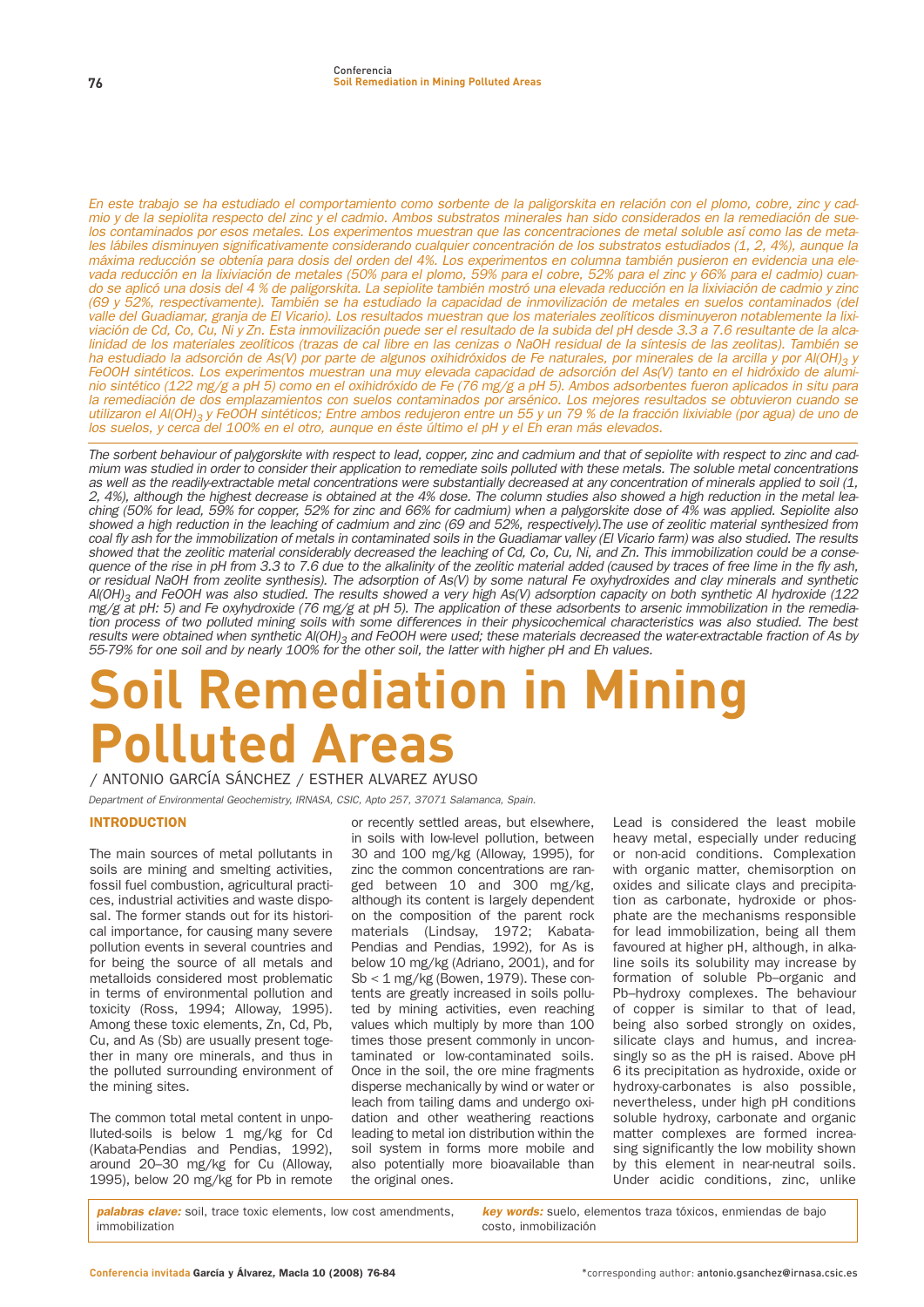**lead and copper, is one of the most soluble and mobile of the trace metal cations, being hold in exchangeable forms on clays and organic matter. At higher pH, however, chemisorption on oxides and aluminosilicates and complexation with humus lowers its solubility markedly. Cadmium is even more soluble than zinc in acidic conditions. This high mobility is attributed to the fact that cadmium sorbs rather weakly on organic matter, silicate clays and oxides unless the pH is higher than 6 (McBride, 1994).**

**Arsenate is the dominant form of available As in aerobic soils and is an analogous of phosphate (Meharg and Macnair 1992). Adsorption of arsenate on soil mineral surface is a very important process that affects its mobility and availability. The strong retention of arsenate by soil oxides and oxyhydroxides (Fe, Al, Mn) is caused by the formation of inner-sphere complexes (Fendorf et al., 1997), which is favoured to low pH, in consequence, soil amendments increasing the soil pH may results in As mobilization. Very little is known about the chemical behaviour of antimony in soils. Soluble fraction is probably present as Sb(V) species (antimonate), especially under oxidizing and basic conditions, and could be adsorbed by the same soil constituent that bind phosphate and arsenate (Adriano, 2001). In the supergene processes, antimony is considered relatively immobile under oxidizing conditions and/or with low available contents in soils (Boyle and Jonasson, 1984; Ainsworth et al., 1990, 1991; Hammel et al., 2000; Filella et al., 2002; Flynn et al., 2003). However, other recent studies, presented by Vink (1996) and Ashley et al. (2003), have pointed out the moderate mobility of the element.**

**In spite of the natural capacity of soils to reduce solubility and bioavailability of toxic metals by means of different mechanisms (precipitation, adsorption processes and redox reactions, at many of the most seriously polluted sites environmental risks persist, requiring immediate action. Because of the need of low-cost remediation methods and in situ inactivation techniques, such as chemical immobilization, soil amendments have been recently investigated, appearing as potential valuable alternative techniques for a wide range of polluted sites (Vangrosveld and Cunningham, 1998). Chemical immobilization limits the transport of pollutants into deeper soil layers and eventually into groundwater; moreover, revegetation of bare**

**highly polluted sites might be possible after immobilization of phytotoxic trace elements (Vangronsveld et al., 1996). Many natural or synthetic materials have been tested, mainly in the last decade, in order to evaluate their ability to immobilize toxic trace metals.**

**Inactivation of lead in soils polluted from different sources has centred most of the attention. Most researches have studied the use of phosphate rocks** (Table 1)**. Phosphorus, independently of the source, lessens dramatically lead solubility by its precipitation as pyromorphitelike minerals, having, therefore, a great potential to cost-effectively treat Pbpolluted soils. Phosphate rocks have been also tested to remediate soils polluted with zinc, cadmium or copper** (Table 1)**. These treatments, although generally effective, do not attain the level of immobilization shown for lead. Other materials evaluated as soil amendments to stabilize Zn, Cd, Cu or Pb-polluted soils include zeolites, iron, manganese and aluminium oxides and oxyhydroxides and waste by-products rich in these oxides, alkaline agents such as lime, bauxite red-mud, beringite and fly ash, clay minerals and organic materials (compost, peat, manure, biosolids, leonardite, etc.) (Albasel and Cottenie, 1985; Vangronsveld et al., 1996; Berti and Cunningham, 1997; Narwal and Singh, 1998; Shuman, 1998; McBride and Martinez, 2000; Ciccu et al., 2002; Shuman et al., 2002; Farfel et al., 2005; Perez de Mora et al., 2007)** (Table 1)**. In general, these treatments lessen the risk of polluted soils limiting metal leaching and bioavailability. Nevertheless, some of them show an effect contrary to that pursued increasing metal solubility. This is the case of some amendments based on organic materials (Narwal and Singh, 1998; Shuman, 1998), those carried out with polynuclear Al-13 and Al-coated montmorillonite (Badora et al., 1998) and some of those performed with manganese oxides (McBride and Martinez, 2000).**

**Organic matter treatments to soils can have the effect of raising soil pH and adding to the exchange capacity both of which tend to decrease metal availability, however, these amendments also can add soluble organic ligands which have the effect of increasing the mobility of metals (Shuman, 1998). The effect of manganese oxide (k-birnessite) is attributed to the increase of soil pH which brings more metal into solution in organically complexed form (McBride and Martinez, 2000), and that of aluminium compounds to interactions between the** **applied aluminium and soil organic matter (Badora et al., 1998).**

**The main objectives of the present study were to determine the sorption capacity of some low cost materials with respect to lead, copper, zinc, cadmium, and arsenic, and to evaluate their effectiveness to reduce the mobility of these elements in polluted mining soils.**

#### MATERIALS AND METHODS

#### **Sorbents**

**The sorbent materials chosen for arsenic immobilization in polluted soils were synthetic Fe and Al hydroxides, limonitic minerals (mainly goethite with some impurities) of some ore deposits from Spain (Sierra de la Culebra (Zamora), Cerro del Hierro (Sevilla), Bufarreda (Asturias), Rio Tinto and Tharsis (Huelva)) and clay minerals (bentonite from Cabo de Gata (Almeria) and sepiolite from Orera (Zaragoza)). Synthetic Fe and Al hydroxides were prepared by precipitation in their chloride solutions following the method of Sims and Bingham (1968).**

**Sepiolite from Orera (Zaragoza, Spain) was tested for the immobilization of Cd and Zn in soils polluted with these elements.**

**Palygorskite from Bercimuel (Segovia, Spain) was tested for the immobilization of Pb, Zn, Cu and Cd in soils polluted with them.**

**The use of zeolitic products was investigated for the treatment of soils polluted with several trace elements (Co, Cd, Cu, Ni and Zn) after the Aznalcóllar mine spill. These products used were obtained at pilot plant scale by alkaline conversion of coal fly ash from the Teruel power plant (ENDESA) (Querol et al., 2001).**

#### **Polluted soils**

**The following polluted soils were chosen for this study:** 

**A sandy soil (Cambisol) highly polluted with Cd and Zn as a result of the mining activity in the ZnS deposit of El Losar (Avila, Spain), which has been mined until recently. The Zn minerals are located in quartz veins within a granitic intrusion. The ore mainly contains wurtzite (**α**-ZnS) with minor sphalerite (**β**-ZnS) (contrary to that usual), which reveals an important presence of cadmium.**

**A soil highly Pb, Zn, Cu and Cd polluted as a result of the mining activity of**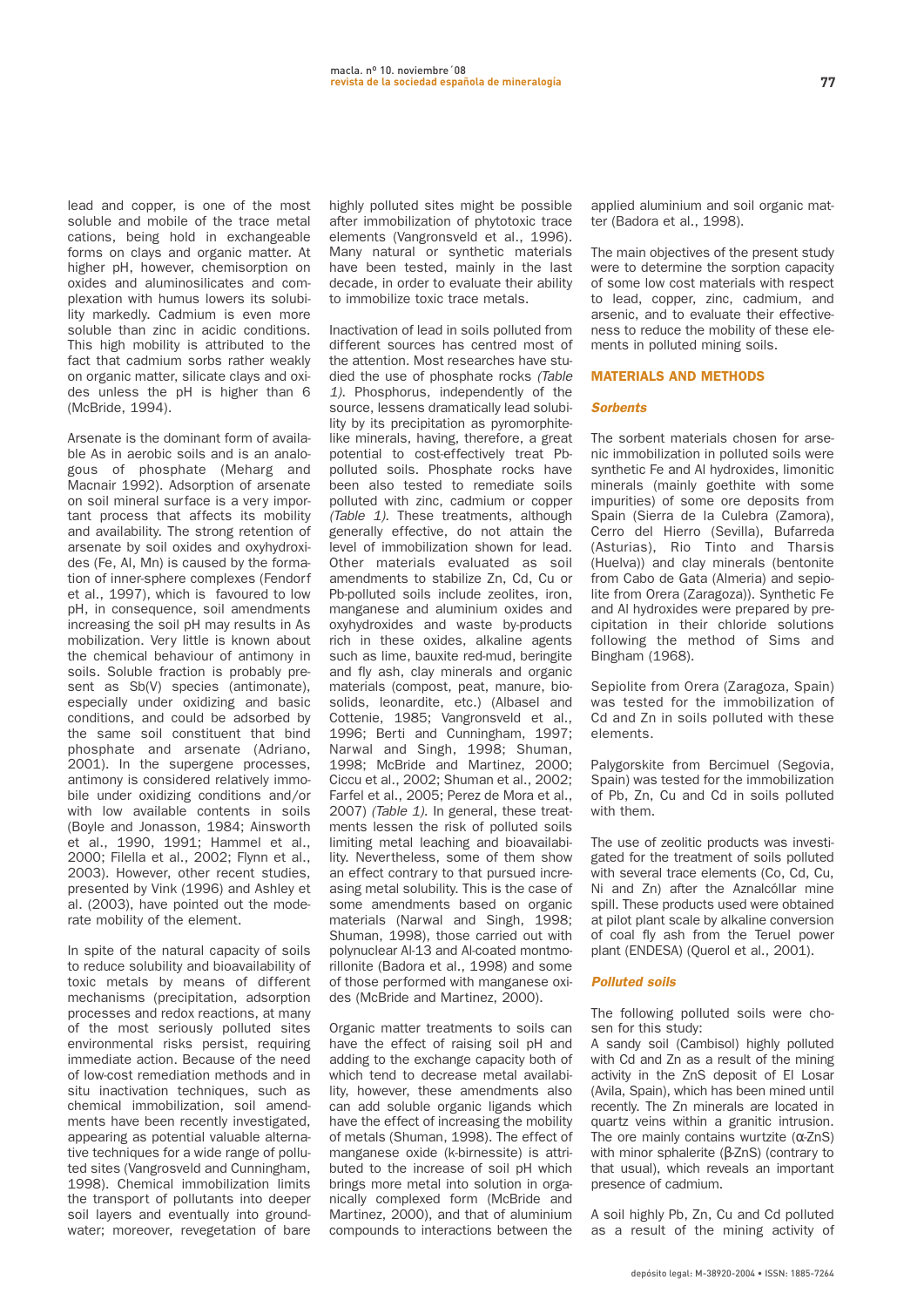|  | <b>Material</b>                                                              | <b>Element</b>                                                                                     | <b>Sources</b>                                                     | <b>Reference</b>                                                                                                                                                                                                                           |
|--|------------------------------------------------------------------------------|----------------------------------------------------------------------------------------------------|--------------------------------------------------------------------|--------------------------------------------------------------------------------------------------------------------------------------------------------------------------------------------------------------------------------------------|
|  | Lime                                                                         | Cd, Cu, Ni, Pb, Zn, Cr, Hg                                                                         | Limestone processing                                               | Li et al. (2000)<br>Pyersinsky and Schwab (1993)<br>Dermatas and Meng (1996)<br>Bolan et al. (2003)                                                                                                                                        |
|  | Phosphate                                                                    | Pb, Zn, Cd, Cu<br>Zn, Pb, Cu, Cd<br>Pb, Zn, Cd                                                     | Phosphorite                                                        | Naidu et al.(1994)<br>Mench et al.(1994 a,b)<br>Chlopecka and Adriano (1996)<br>Boisson et al. (1999a, b)<br>Cao et al. (2003)<br>Basta and McGowen (2004)<br>Ma et al. (1993)<br>Basta et al. (2001)                                      |
|  | Fly ash                                                                      | Cd, Pb, Cu, Zn, Cr                                                                                 | Coal thermal power plant                                           | Carlson and Adriano (1993)<br>Ciccu et al. (2001) (2003)<br>Lau and Wong (2001)                                                                                                                                                            |
|  | Activated slag<br>Montmorillonite<br>Beringite<br>Bauxite residue<br>Cement  | Cd, Pb, Zn, Cr<br>Zn, Pb<br>Zn, Cd<br>Cd, Pb, Zn<br>Cd, Pb, Zn<br>Cd, Pb<br><b>CR</b><br>Cu,Zn, Pb | Blast furnace slag<br>Mineral<br>Coal Mine                         | Deja (2002)<br>Auboiroux et al.(1996)<br>Vangronsveld et al.(1995)<br>Mench et al. (1994)<br>Mench et al. (2000)<br>Lombi et al. (1998)<br>Li et al. (2001)                                                                                |
|  | <b>Bentonite</b><br>Sludge<br><b>Ettringite</b>                              | Pb<br>Zn, Cu, Cd<br>Cd. Cu. Pb. Zn. Cr                                                             | Pozzolana<br>Stone pulverization<br><b>Bauxite</b>                 | Geebelen et al. (2002)<br>Krebs et al. (1999)<br>Albino et al. (1996)<br>Gougar et al. (1996)                                                                                                                                              |
|  | Zeolite                                                                      | Cd, Cu, Pb, Zn                                                                                     | Synthetic                                                          | Lin et al. (1998)<br>Gworek (1992a, b)<br>Chlopecka and Adriano (1996)<br>Friels et al. (2003)<br>Querol et al. (2006)                                                                                                                     |
|  | Gypsum<br>Vermiculite<br>Red-mud                                             | Cd, Cu, Pb<br>Cd. Cu. Pb. Zn<br>Pb, Cd, Cu, Zn                                                     | Industrial by-products<br><b>Mineral</b><br>Industrial by-products | Illera et al. (2004)<br>Abollino et al. (2007)<br>Gray et al. (2006)<br>Ciccu et al. (2003)<br>Lombi et al. (2003)                                                                                                                         |
|  | Oxides-hydroxides<br>(Fe, Al, Mn)(Fe, Al, Mn)                                | As, heavy metals                                                                                   | Mineral or<br>Industrial by-products                               | Mench et al.(1994 a,b)<br>Mench et al. (2000)<br>Chlopecka and Adriano (1996, 1997)<br>Berti and Cunningham (1997)<br>Boisson et al. (1988, 1999a,b)<br>McBride and Martínez (2000)<br>Lombi et al. (2003)<br>Garcia-Sanchez et al. (2002) |
|  | FeSO <sub>4</sub><br>Palygorskite<br>Sepiolite<br>Vermiculite<br>Al-smectite | As<br>Cd, Zn<br>Cd. Zn. Pb. Cu<br>Cu, Pb, Zn, Cr, Co<br>As                                         | Synthetic<br>Clay mineral<br>Clay                                  | Warren et al. (2003)<br>Moore et al. (2000)<br>Alvarez-Ayuso and Garcia-Sanchez (2003a, b)<br>Abollino et al. (2007)<br>Vangronsveld and Cunninghan (1998)                                                                                 |

**sphalerite, galena and chalcopyrite deposits in Santibañez de Bejar (Salamanca, Spain).** Tabla 1. Inorganic amendments for metal immobilization in polluted soils.

**Two As polluted soils at tungsten (arsenic) mines, Barruecopardo and Terrubias (Salamanca, Spain) were chosen. In this area waste rockdumps, with different barren rocks (mainly granites and shales), fine-grained ore minerals and ore weathering products are present (mainly scorodite, goethite, gypsum and other metal hydroxides; Antona et al., 1994).**

**Several soils of a plot at the Guadiamar valley (El Vicario farm, Sevilla, Spain) polluted by the Aznalcollar mine spill.**

# **Soil treatment with additives**

**Except for the soils of the Guadiamar valley, studies were performed at labscale. Thus, the soil samples (200 g)**

**were mixed thoroughly with the different additives (2 g or 10 g) by shaking (2 h) on a vertical rotary shaker (50 turns/ min), after which the samples were transferred into adequate cultivation pots and were kept at 70 80% of their water-holding capacity and at a temperature of 25°C for 4 weeks.**

**In the Guadiamar valley zeolitic product was dosed in proportions of 10000, 15000 and 25 000 kg/ha and manually mixed with the 20 cm top soil in three experimental plots (20 m2 each). Sampling of treated soils was done 1 year and 2 year after amendments.**

# **Batch sorption tests**

**Sorption studies were carried out in centrifuge tubes by subjecting a given dose of sorbent to a shaking period of 6 h with 25 ml of metal solution on a ver-** **tical rotary shaker (50 turns/min) in a chamber set at 22 ºC. The sorbent was separated using a centrifugation step (4000 rpm) over 10 min. Metal concentrations in the supernatant were analysed by AAS. In the case of As its concentration was determined following the method of Jimenez et al. (1996) by HG-AAS. Its speciation (As+5 and As+3) was determined following the method of Glaubig and Goldberg (1988).**

# **Metal extractions**

**The soil soluble fraction was evaluated following the DIN 38414-S4 (1984) procedure. This method used a deionized water to solid ratio of 1 l:100 g and a shaking period of 24 h. The extractable fraction was evaluated following the DIN V 19730 (1993) procedure. In this method a soil/extractant ratio of 1:2.5** was stirred for 2 h using 1 M  $NH_4NO_3$ **solutions as extractant agent.**

# **Soil column leaching**

**The mobility of metals was studied in glass columns packed with 100 g of soil. The columns (3x15 cm) were leached with 400-500 ml (560-750 mm annual rainfall) of deionized water under a saturated flow regime, collecting successive leach fractions of 25 ml using a fraction collector (Foxy Jr., ISCO).**

# RESULTS AND DISCUSSION

# **Sorption isotherms**

**The sorption isotherms of palygorskite are shown in** Fig. 1. **The sorption data were fitted to the Langmuir equation, X/M=(KbCe)/(1+KCe), where X/M is the amount of solute retained per unit weight of the sorbent, Ce is the equilibrium concentration of solute remaining in the solution, K is the equilibrium constant (affinity term) and b represents the maximum amount that can be sorbed. According to b parameter (mmol/g) sorption on palygorskite followed the order: Cu>Pb>Zn>Cd. This**



1. Sorption isotherms of Pb, Cu, Zn and Cd on palygorskite.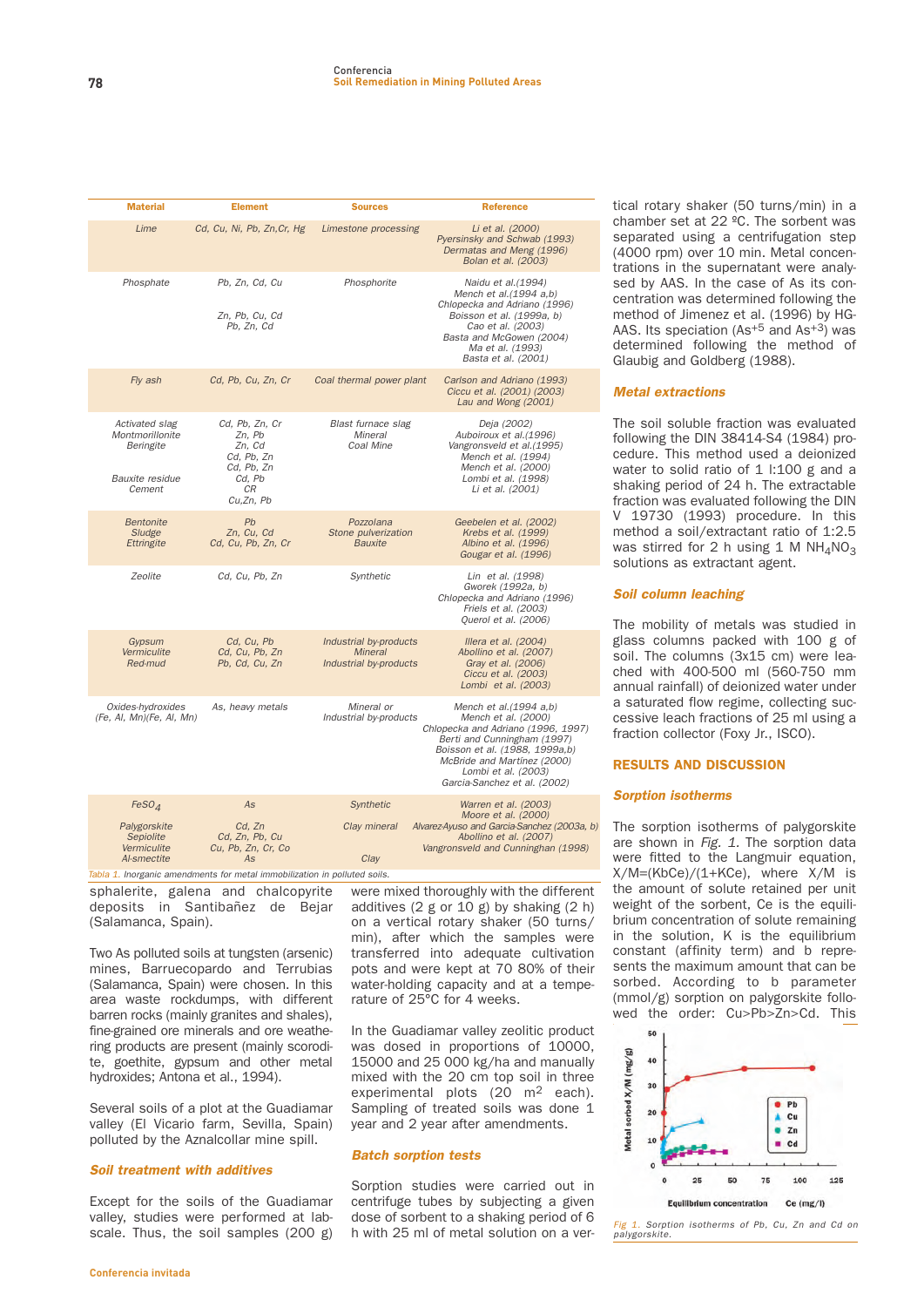**sequence follows quite accurately the facility of cations to hydrolyse (log KCu:** 6.3; log K<sub>Pb</sub>: 6.2; log K<sub>Zn</sub>: 5.0; log K<sub>Cd</sub>: **4.1; (K: first hydrolysis constant); Burriel et al., 1989), suggesting that sorption by reaction with silanol groups, really numerous on the surfaces of palygorskite, is the main mechanism responsible for metal cations retention.**

**The sorption capacities shown by palygorskite for these metals and specially the retention mechanism mainly involved in such sorption processes suggest that this mineral could be an effective amendment to remediate soil polluted with these toxic metals.**



**The sorption isotherms of sepiolite are shown in** Fig. 2. **The Langmuir model also describes well the sorption processes. According to b parameter the sorption capacity of sepiolite for both metal cations surpasses clearly its low CEC (16.5 cmol(+)/kg). Therefore, a sorption mechanism different from the cation exchange process has to be involved in such retentions. The retention order (Cd > Zn) does not agree with the facility of** cations to hydrolyse (log K<sub>Zn</sub>: 5.0, log K<sub>Cd</sub>: 4.1; (K: first hydrolysis constant); **Burriel et al., 1989), suggesting that sorption by reaction with silanol groups, also numerous on the external surfaces of this mineral, is not the main mechanism responsible for their retention either. The hydrated radii (rh) of cadmium and zinc are very similar to that of** magnesium (rh<sub>Cd</sub>: 4.26 Å, rh<sub>Zn</sub>: 4.30 Å, rh<sub>Mg</sub>: 4.28 Å; Nightingale, 1959), **making feasible the sorption of cadmium and zinc by replacement of magnesium located at the edges of the octahedral sheets in which its coordina**tion sphere is completed with two H<sub>2</sub>O **molecules. The higher retention of cadmium with respect to zinc has to be related to their hydration energy values,** ∆**Gh, (**∆**Gh,Cd: -1755 kJ/mol,** ∆**Gh,Zn: - 1955 kJ/mol; Marcus, 1991). Cadmium requires less energy to break its coordination sphere of H2O molecules, which results in favouring its sorption. The**

**replacement of magnesium located at the edges of the octahedral sheets of sepiolite by metal cations was proved by Corma et al. (1985) studying a copper-exchanged sepiolite. Afterwards, Brigatti et al. (1996) also suggested this replacement when studing the sorption of zinc and lead on sepiolite, mainly in the case of zinc. The sorption capacity shown by sepiolite for both metals and mainly the retention mechanisms involved in such sorptions (replacement of structural cations at the edges of octahedral sheets and, in a lesser extent, reaction with silanol groups of mineral external surfaces) suggest that this mineral could be an effective amendment to remediate soil polluted with cadmium and/or zinc.**

**The adsorption capacity of As(V) by the different solids** (Fig. 3) **follows a sequence (as the isotherm parameter b** decreases): synthetic Al(OH)<sub>3</sub> > synthe**tic FeO(OH) >>> goethite (Zamora) = goethite (Sevilla) >goethite (Huelva, Tharsis) > goethite (Huelva, Rio Tinto) >> goethite (Asturias) > bentonite (Almeria) > sepiolite (Zaragoza).**



**The great difference in the adsorption capacity between synthetic Al and Fe oxyhydroxides and the goethite samples studied must be due to the amorphous character of synthetic oxyhydroxides, and so to the larger number of reactive hydroxyl gropus. In addition, the adsorption capacity differences observed between the natural limonite samples could be a consequence of the presence of some impurities (mainly quartz and calcite) in the Huelva and Asturias samples, and their smaller specific surface areas. On the other hand, the lower As(V) adsorption capacity of the clays (bentonite and sepiolite) could be**

**due their lesser number of reactive hydroxyl groups. These results agree well with the findings of previous works: amorphous Al hydroxide (Anderson and Malotky, 1979), adsorption maxima of ~110 mg/g at pH 5; amorphous FeOOH with adsorption capacity for arsenate of 112 mg/g at pH 4 (Pierce and Moore, 1982); synthetic ferrihydrite, which shows an arsenate adsorption capacity of 143 mg/g (Raven et al., 1998); freshly prepared FeOOH (Harrison and Berkheiser, 1982), where the arsenate anion demonstrated a very strong affinity for the oxide surface and the adsorption isotherm attained a plateau value of 160 mg/g; goethite (Manning and Goldberg, 1996, 1997; Hingston et al., 1971), having an As(V) adsorption range between 3 and 11 mg/g with a maximum at pH 3; and montmorillonite (Frost and Griffin, 1977), which adsorbed As(V) to a lesser extent, ~0.65 mg/g. The ferrihydrite isotherm shows less affinity for As(V) anions than the** synthetic Al(OH)<sub>3</sub> isotherm. These diffe**rent affinities for As(V) as well as the observed difference in their adsorption capacities, could be due to a smaller degree of crystallinity of the Al hydroxide with respect to the Fe oxyhydroxide (two-line ferrihydrite).**

#### **Soil treatments**

**The effect of soil treatment with palygorskite on the mobility of lead, copper, zinc and cadmium (evaluated by means of** water and NH<sub>4</sub>NO<sub>3</sub> batch extractions) is **indicated in** Fig. 4**. Palygorskite showed an immobilizing effect for the four metal cations at any concentration applied to soil, independently of extract agent employed. At the highest palygorskite dose (4%) the soluble lead, copper and cadmium concentrations turn out to be almost completely immobilized while that of zinc decreased 60.4%. At this same palygorskite dose the readily-extractable concentrations decreased to 91.7% for Pb, 77.0% for Cu, 76.4% for Zn and 47.5% for Cd. Although the best results are obtained for the highest amendment dose, when lower doses are applied (1 and 2%) the soluble and the readilyextractable metal concentrations were also greatly reduced.**

**The effect of soil treatments with sepiolite on the mobility of cadmium and zinc (evaluated by means of water and NH4NO3 batch extractions) is indicated in** Fig. 5. **Sepiolite shows an immobilizing effect for both metal cations at any concentration applied to soil, independently of extractant agent employed. The soluble cadmium and zinc concen-**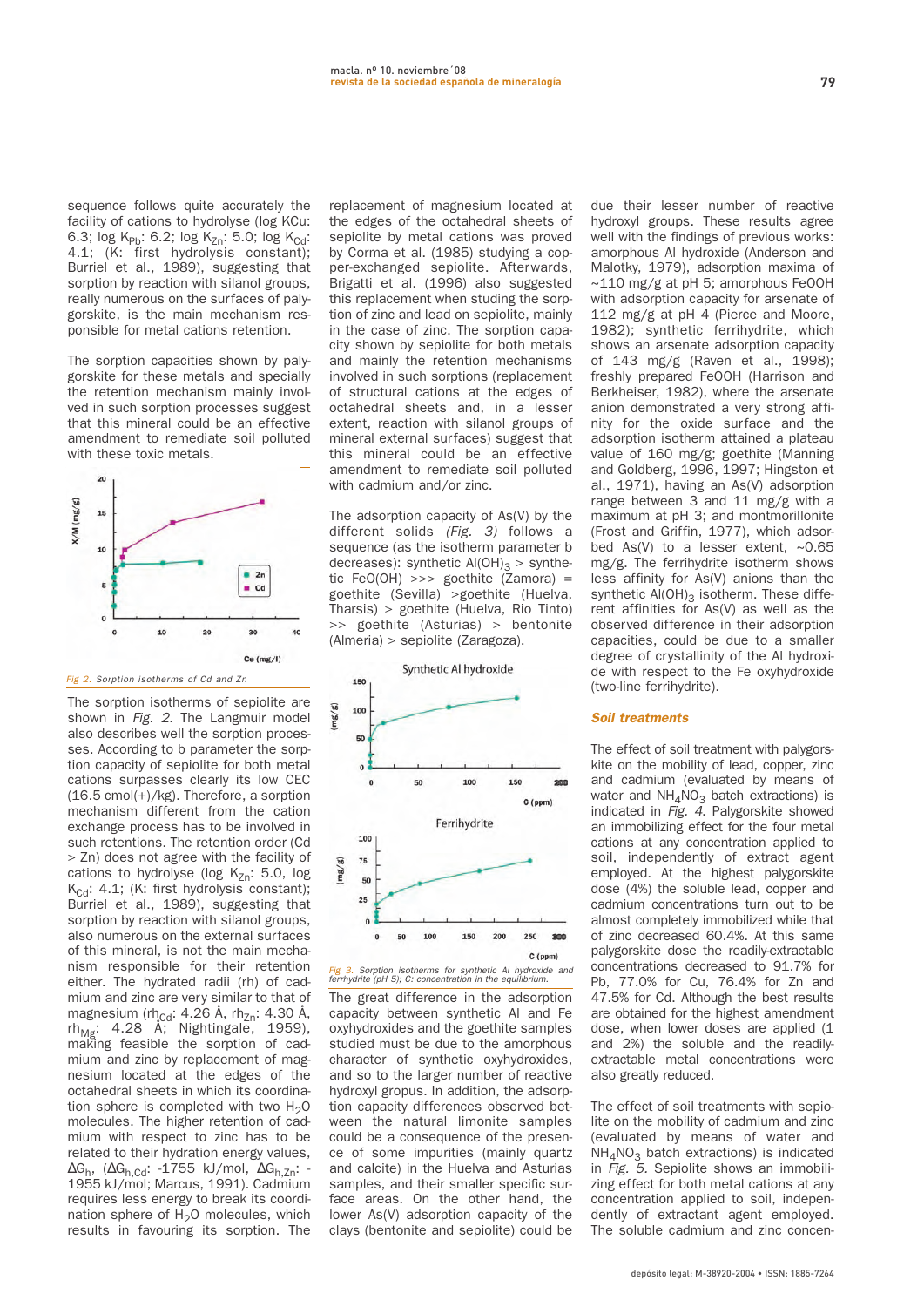

Fig 4. Effect on metal mobility of soil treatment with palygorskite





**trations decrease 96.4 and 93.4%, respectively, at the highest sepiolite dose applied (4%), while their extractable concentrations undergo a decrease of 84.4 and 99.0%. Although the best results are obtained for the highest sepiolite dose, when lower doses are applied (1 and 2%) the soluble and the extractable cadmium and zinc concentrations are also strongly reduced. The best ameliorative effect shown by sepiolite for extractable zinc with respect to extractable cadmium, despite its higher sorption capacity for cadmium has to be related to the concentration effect. The much greater zinc concentration with respect to cadmium (300 vs. 6.28 mg/kg) could act by displacing its sorption reaction resulting, therefore, as more favourable.**

**The effect of the various soil additives on the mobility of As (evaluated by means of water extraction) is presented in** Fig. 6. **The best results were obtained for the Barruecopardo soil with ferrihydrite and** amorphous Al(OH)<sub>3</sub> as additives. In both cases the **water-extractable fraction of As was decreased by 100%. In the other soil studied (Terrubias), only 55- 79% of As was adsorbed on Fe and Al oxyhydroxides, in spite of its smaller water extractable content. This could be due to the greater arsenite content in this soil, which might be a consequence of the lower pH and Eh (Garrells and Christ, 1965). This form could be adsorbed to a lesser extent than As(V) by the soil additives (Bowell, 1994; Manning and Goldberg, 1997; Smith et al., 1999).**

Fig. 7 **shows the percentage of water extractable concentrations for six metals depending on the zeolite doses applied to polluted soils in the area of El Vicario. The results demonstrated that 2 years after the Aznalcollar spill, elements occurring in the pyrite slurry, such as Cd, Co, Cu, Ni, and Zn, were leached in a very high proportion. In the control soil the leachable contents reached 45% for Cd, 28% for Co, 7% for Cu and Ni, and 53% for Zn. The mobility of these elements drastically decreased down to 1% after 1 and 2 years of the zeolite addition with relatively low doses (15000 and 25000 kg/ha). Concentrations of metals in leachates of control samples for the two sampling periods reached values of 14692 and 16900 µg Zn/l, 805 and 1130 µg Cu/l, 282 and 280 µg Co/l, 4 and 60 µg Pb/l, 165 and 220 µg Ni/l, 56 and 80 µg Cd/l; and 20 and 40 µg As/l. In the field, with a zeolite dosage of 25000 kg/ha, the water extractable contents are reduced down to 37 and 10µg Zn/l, 28 and 20 µg Cu/l, 9 and 10 µg Ni/l, 15 and 20 µg As/l and <1 µg/l of Cd, Co and Pb. As shown in** Fig. 7**, the control field had a pH of 3.5 and 3.9 after 1 and 2 years of the clean-up activities, whereas the treated soils reached pH values of 7.5 and 8.0 as a consequence of the alkalinity of the zeolitic material. The buffering of the acidity of the soils may also result in the precipitation of some of the metals or in the adsorption of cations on clay surfaces.**

**Prior studies of heavy metal sorption from acid mine waters using NaP1 and 4A zeolites synthesized from fly ashes have demonstrated that the combination of the precipitation and ion exchange processes accounts for the following affinity of the**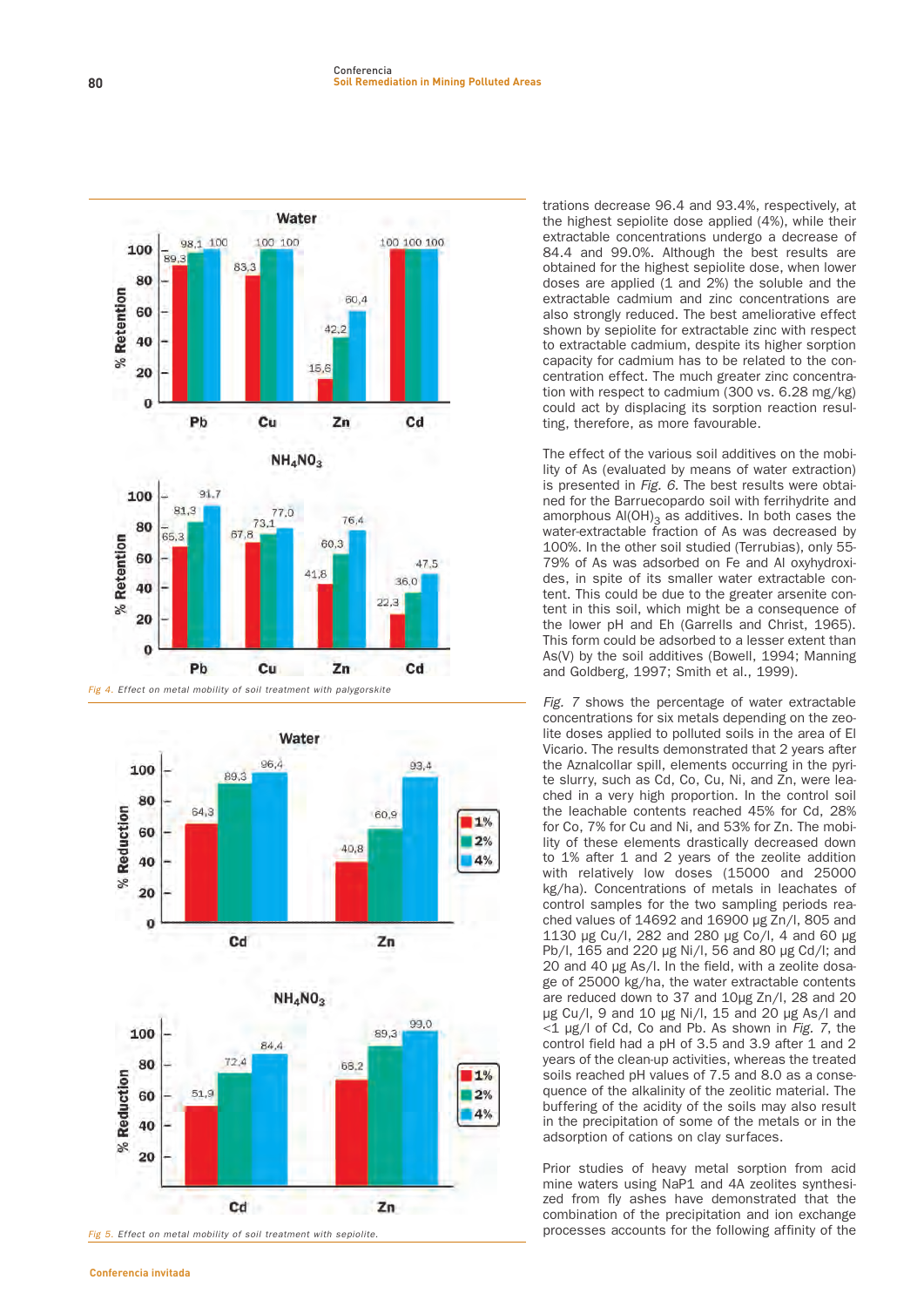**elements with respect to the zeolite addition: Fe+3 = Al+3 > Cu+2 > Pb+2 >**  $Cd^{+2} = T l^{+} > Z n^{+2} > M n^{+2} > Ca^{+2} = S r^{+2}$ **> Mg+2 (Querol et al., 2006). It should therefore be pointed out that the zeolitic product can selectively uptake metals in a high Ca and Mg media. The experimental fields with the addition of the zeolitic product showed significant plant growth, with respect to the control field, probably as a consequence of the heavy metal sorption and the pH buffering effect of the zeolitic material. The following plant species were identified:** Lupinus angustifolious, Oxalis pescaprae, Lamarckia aurea **and** Mentha piperita**.**



**The results obtained from these batch studies give a measure of metal potential mobility as an approximation to the**



**potential risk of natural waters or plants pollution, allowing to determine the suitability or not of the soil treatment. Nevertheless, to evaluate a more real mobility (downward displacement), in order to establish the risk of groundwater pollution, leaching studies in soil columns should be performed (Tyler and McBride, 1982).**

#### **Soil column leaching studies**

**The percolation curves of lead, copper, zinc and cadmium (in the cumulative form) obtained from the untreated soil**



**and from the soil amended with palygorskite are shown in** Fig. 8. **The total metal amounts leached from the untreated soil column along the percolated water volume, which is equivalent to the annual rainfall, represent 0.04% of the total content for lead, 0.27% for copper, 0.46% for zinc and 0.19% for cadmium. The shape of the percolation curves showed an increase in its concavity following the order Pb<Cu<Zn<Cd. This sequence, in agreement with the increasing mobility shown commonly by these metals, is indicative of metal leaching rate. Nearly all the percolated amount of cadmium is quickly leached, finishing its total elution long before the percolation of all water volume. Most of the eluated amount of zinc (about 60%) is leached in the three first fractions, after which there is a progressive decrease in the amount leached, but without finishing its elution at the percolated water volume, nevertheless, the shape of this concave cumulative curve, resulting from this slow and constant decrease in the metal amount leached, suggests that the end of leaching of zinc potentially leachable with water is relatively close. The leaching behaviour of copper, although quite similar to that of zinc, is slower and its total elution seems to be also further. The downward displacement of lead appears to be low; nevertheless, its cumulative curve shows a linear shape indicating a constant and slow leaching from the beginning which could be considerably extended increasing the percolated water volume. The total metal amounts leached from the column of soil amended with a palygorskite dose of 2% along**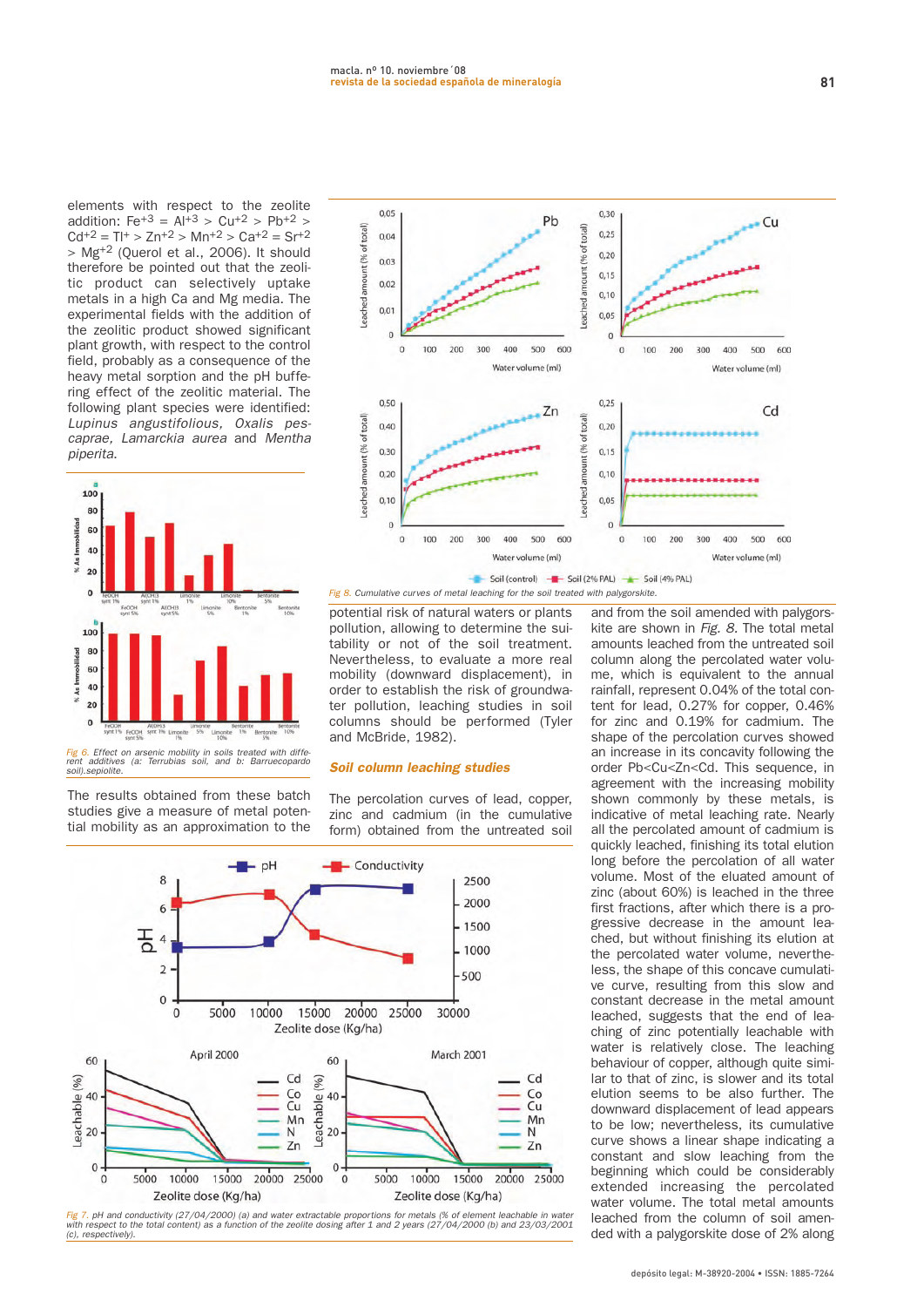**the percolated water volume represent 0.03% for lead, 0.17% for copper, 0.33% for zinc and 0.09% for cadmium. At a palygorskite dose of 4% these amounts are reduced to 0.02% for lead, 0.11% for copper, 0.22% for zinc and 0.06% for cadmium, representing a metal leaching decrease with respect to the untreated soil of 50% for lead, 59% for copper, 52% for zinc and 66% for cadmium. In addition to this great reduction in the metal amounts leached, the cumulative curves (at any amendment dose) turn to a more concave form (even those of lead), which suggests a reduction of the extend of metal leaching with the increase of the percolated water volume.**



Fig 9. . Cumulative curves of metal leaching for the soil<br>treated with sepiolite.

**The percolation curves of cadmium and zinc in soil amended with sepiolite are shown in** Fig. 9. **The total cadmium amount leached from the untreated soil** **column along the percolated water volume, which is equivalent to the annual rainfall, represents 1.2% of the total content and that of zinc 0.56%. Most of the eluated amount of cadmium and zinc (approx. 60%) is leached in the two first fractions, mainly in the first one. After this very early stage the amounts leached decrease greatly undergoing a progressive decrease, but without finishing the amounts of cadmium and zinc potentially leachable at the percolated water volume. Nevertheless, the shape of the percolation curves reveals an increase in their concavities with a clear tendency to reach the plateau. This indicates that although the leaching of cadmium and zinc potentially leachable with water has not finished at the percolated water volume, it would tend to finish with a moderate increase in the amount of percolated water. The total cadmium amount leached from the column of soil amended with sepiolite along the percolated water volume represents 0.37% of the total content and that of zinc 0.27%. The amendment lessens greatly the amount of cadmium and zinc leached, 69.2 and 51.8%, respectively. The main decrease is produced in the first eluated fractions. For cadmium, in the two first fractions this decrease reaches values of 90–85% which diminish progressively to be cancelled out before the middle of the percolated water volume. For zinc, the leaching decrease experienced in the first fractions is lesser, but after a progressive diminution in its value it stands at approximately 20% all along the rest of percolated fractions.**



Fig 10. Cumulative curves of metal leaching for the soil treated with zeolite.

**The results of the leaching tests performed with the control soil and with the soils amended with zeolite in plots of the El Vicario area (at doses of 15000 and 25000 kg/ha) are presented in** Fig. 10 **for Cd, Co, Cu, Ni and Zn. In the case of the control soil, percentages of the metal leached with respect to the total metal content are 13% for Cd, 16% for Co, 9% for Cu, 4% for Ni and 19% for Zn. Most of the eluted amounts of Cd, Co, Ni and Zn (>50%) were leached in the first two fractions (50 ml). Subsequently, there was a progressive decrease in the leached amounts. The percolation curves tend to reach the plateau, indicating that the water leachable fraction of the metals was almost completely releaed (for the current stage of the weathering of sulphide phases). In the case of Cu, percolation curves suggest a less effective leaching, probably because of its lower mobility due to its strong sorption on clays when pH is increased (McBride, 1994). In the case of the soil amended with the zeolite dose of 15000 kg/ha, the leached fractions of metals account for 1.1% of the total content of Cd, 0.6% of Co, 0.1% of Cu, 0.6% of Ni and 0.9% of Zn. For the highest zeolite dose (25000 kg/ha) these proportions are reduced to 0.2% for Cd, Co, and Ni, and <0.03% for Co and Zn. Thus the amendment considerably reduced the leached metal amount, to about 1–10%, even at the lowest zeolite dose applied to soil. The leaching rate decreased along the percolated water volume. Moreover, the cumulative curves took on a more concave form, reaching even the plateau at the highest amendment dose indicating that, in this case, the leachable fraction of metal was completely extracted. In the light of these results it could be concluded that zeolite amendment decreases the leaching of metals, thereby eliminating or considerably minimizing the risk of groundwater pollution.** 

#### **REFERENCES**

Abolino, O., Giacomino, A., Malandrina, M., Mentaste, E. (2007): The efficiency of vermiculite as natural sorbent for heavy metals. Application to a contaminated soil. Water Air Soil Pollut., 181, 149-160.

Adriano, D.C. (2001): Trace elements in terrestrial environments. Springer. NY.

Ainsworth, N., Cooke, J.A., Johnson, M.S. (1990): Distribution of antimony in contaminated grassland: 1-Vegetation and soils. Environ. Pollut., 65, 65–77.

Albasel, N., Cottenie, A. (1985): Heaw metals uptake from contaminated soils as affected by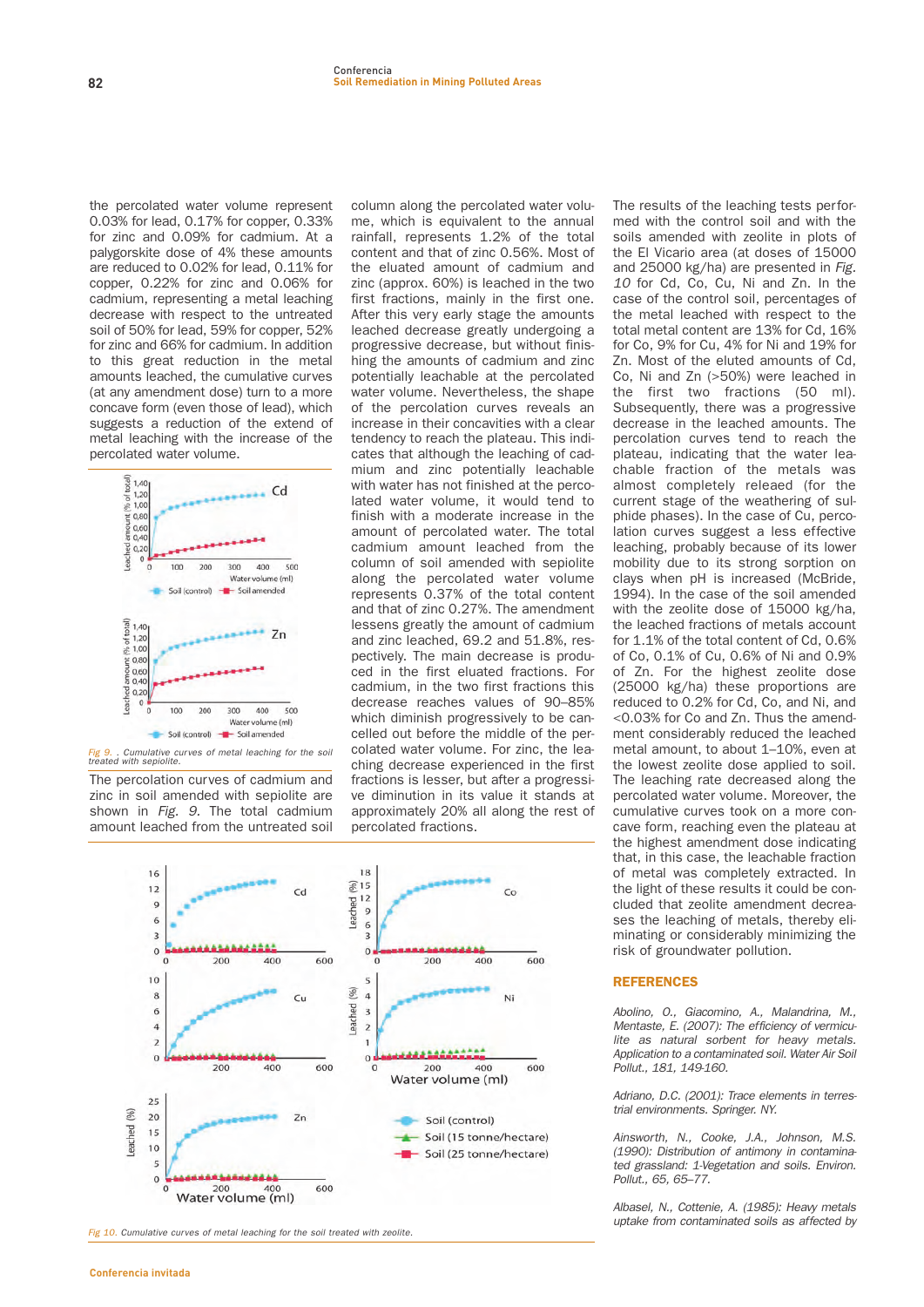peat, lime, and chelates. Soil Sci. Soc. Am. J. 49, 386–390.

Albino, V., Cioffi, R., Marroccoli, M., Santoro, L. (1996): Potential application of ettringite generating systems for hazardous waste stabilization. J. Harzard. Mat., 51, 241–252.

Alloway, B.J. (1995): Heavy Metals in Soils. Blackie,Glasgow.

Alvarez-Ayuso, E. & Garcia-Sanchez, A. (2003a): Sepiolite as a feasible soil additive for the immobilization of cadmium and zinc. Sci. Total Environ., 305, 1-12.

\_ & \_ (2003b): Palygorskite as a feasible amendment to stabilize heaw metals polluted soils. Environ. Pollut., 125, 337-344.

Anderson M.A. & Malotky D.T. (1979): The adsorption of protolyzable anions on hydrous oxides at the isolectric pH. J. Colloid Interface Science, 72, 413 427.

Antona J.F., Fallick A.E., Garcia-Sanchez A. (1994): Fluid-inclusion and stable-isotope studies of goldtungsten bearing hydrothermal deposits, Saucelle- Barruecopardo area, Spain. European J. Mineralogy, 6, 819 835.

Ashley, P.M., Craw, D., Graham, B.P., Chappell, D.A. (2003): Environmental mobility of antimony around mesothermal stibnite deposits, New South Wales, Australia and southern New Zealand. J.Geochem. Explor.,77, 1–14.

Auboiroux, M., Baillif, P., Touray, J. C., Bergaya, F. (1996): Fixation of Zn<sup>+2</sup> and Pb<sup>+2</sup> by a Camontmorillonite in brines and dilute solutions: Preliminary results. Appl. Clay Sci. 11, 117–126.

Badora, A., Furrer, G., Grunwald, A., Schulin, R. (1998): Immobilization of zinc and cadmium in polluted soils by polynuclear Al-13 and Al-montmorillonite. J. Soil Contamination 7, 573–588.

Basta NT, Gradwohl R, Snethen KL, Schroder JL. (2001): Chemical immobilization of lead, zinc and cadmium in smeltercontaminated soils using biosolids and rock phosphate. J. Environ. Qual., 30, 1222 –1230.

\_ & McGowen, S. L. (2004): Evaluation of chemical immobilization treatments for reducing heavy metal transport in a smelter-contaminated soil. Environ. Pollut.,127, 73–82.

Berti, W.R., Cunningham, S.D. (1997): In-place inactivation of Pb in Pb-contaminated soils. Environ. Sci. Technol. 31, 1359–1364.

Boisson, J., Mench, M., Didier, V., Solda, P., Vangronsveld, J. (1998): Short-term in situ immobilization of Cd and Ni by beringite and steel shots application to long-term sludged plots. Agronomie 18, 347–359.

, Vangronsveld, J., Ruttens, A., Kopponen, P., Koe, T. (1999b): Immobilization of trace metals and arsenic by different soil additives: evaluation by means of chemical extractions. Commun. Soil Sci. Plant Anal., 30, 365–387.

\_ , Ruttens, A., Mench, M., Vangronsveld, J. (1999a): Evaluation of hydroxyapatite as a metal immobilizing soil additive for the remediation of polluted soils. Part 1. Influence of hydroxyapatite on metal exchangeability in soil, plant growth and plant metal accumulation. Environ. Pollut., 104, 225–233.

Bolan, N. S., Adriano, D. C., Mani, A. P. and Duraisamy, A. (2003): Immobilization and phytoavailability of cadmium in variable charge soils. II. Effect of lime compost, Plant Soil, 251, 187–198.

Bowell R.J. (1994.): Sorption of arsenic by iron oxides and oxyhydroxides in soils. Applied Geochemistry ,9, 279 286.

Bowen, H.J.M. (1979): Environmental Chemistry of the Elements. Academic Press: London.

Boyle, R.W., Jonasson, I.R. (1973): The geochemistry of As and its use as an indicator element in geochemical prospecting. J. Geochem. Explor., 2, 251– 256.

Brigatti MF, Medici L, Poppi L. (1996): Sepiolite and industrial wastewater purification: removal of Zn+2 and Pb+2 from aqueous solutions. Appl Clay Sci.,11, 43 –54.

Burriel, F., Lucena, F., Arribas, S., Hernandez-Mendez, J. (1989): Quımica Analıtica Cualitativa. Paraninfo, SA, Madrid.

Cao, X. R., Ma, L. Q., Chen, M., Singh, S. P. and Harris, W. G. 2003. Phosphate-induced metal immobilization in a contaminated site. Environ. Pollut., 122, 19–28.

Carlson, C.L. & Adriano, D.C. (1993): Environmental impacts of coal combustion residues. J. Environ. Qual., 22, 227-247.

Chlopecka, A. &  $(1996)$ : Mimicked in-situ stabilization of metals in a cropped soil: bioavailability and chemical form of zinc. Environ. Sci. Technol., 30, 3294 – 3303.

\_ & \_ (1997): Influence of zeolite, apatite and Fe-oxide on Cd and Pb uptake by crops. Sci. Total Environ. 207, 195–206.

Corma A, Perez-Pariente J, Soria J. (1985): Physico-chemical characterization of Cu+2-exchanged sepiolite. Clay Miner., 20, 467 – 475.

Ciccu, R., Ghiani, M., Peretti, R., Serci, A.,Zucca, A. (2001): Heavy metal immobilization using fly ash in soils contaminated by mine activity, in: International Ash Utilization Symposium, May, 2001. Center for Applied Energy Research, University of Kentucky.

\_ , \_ , Serci, A., Fadda, S., Peretti, R.,Zucca, A. (2003): Heavy metal immobilization in the mining-contaminated soils using various industrial wastes. Minerals Eng., 16, 187–192.

Deja, J. (2002): Immobilization of  $Cr^{+6}$ .  $Cd^{+2}$ .  $Zn^{+2}$  and Pb<sup>+2</sup> in alkali-activated slag binders, Cement Concrete Res., 32, 1971–1979.

Dermatas, D. & Meng, X. G. (1996):

Stabilization/Solidification (S/S) of heavy metal contaminated soils by means of a quicklimebased treatment approach. Stabilization and solidification of hazardous, radioactive, and mixed wastes, ASTM STP 1240, 1. American Society for Testing and Materials, Philadelphia, 449– 513.

\_ & \_ (2003): Utilization of fly ash for stabilization/solidification of heavy metal contaminated soils, Eng. Geol., 70, 377–394.

DIN 38414-S4 (1984): Institut fur Normung, Berlin.

DIN V 19730 (1993): Institut fur Normung, Berlin.

Fendorf S., Eick M.J., Grossl P., Sparks D.L. (1997): Arsenate and chromate retention mechanisms on goethite. 1. Surface structure. Environ. Sci. Technology, 31, 315 320.

Filella, M., Belzile, N., Chen, Y.-W. (2002): Antimony in the environment: a review focused on natural waters, 1: Occurrence. Earth-Science Reviews, 57, 125–176.

Friesl, W., Lombi, E., Horak, O., Wenzel, W. (2003): Immobilization of heavy metals in soils using inorganic amendments in a greenhouse study. Journal of Plant Nutrition and Soil Science 166, 191-196.

Frost R.R., Griffin R.A. (1977): Effect of pH on adsorption of arsenic and selenium from landfill leachates by clay minerals. Soil Science Society of America Journal, 41, 53 57.

Garcıa-Sanchez A, Alvarez-Ayuso E, Rodriguez F. (2002): Sorption of As (V) by some oxyhydroxides and clay minerals. Application to its immobilization in two polluted mining soils. Clay Miner., 37,187–194.

Garrels R.M., Christ C.L.C. (1965): Minerals, Solutions and Equilibrium. Harper Row, London.

Geebelen, W., Vangronsveld, J., Adriano, D.C., Carleer, R. and Clijsters, H. (2002): Amendment induced immobilization of lead in a lead-spiked soil: Evidence from phytotoxicity studies. Water Air Soil Pollut., 140, 261–277.

Glaubig R.A., Goldberg S. (1988) Determination of inorganic arsenic (III) and arsenic (III plus V) using automated hydride-generation atomic-absorption spectrometry. Soil Science Society of America Journal, 52, 536 53

Gougar, M.L.D., Scheetz, B.E., Roy, D.M. (1996): Ettrigite and C-S-H Portland cement phases for waste ion immobilization: a review, Waste Manag., 16, 295-303.

Gray, C.W. Dunham, S.J.. Dennis, P.G Zhao, F.J. McGrath S.P. (2006): Field evaluation of in situ remediation of a heavy metal contaminated soil using lime and red-mud. Environ. Pollut., 142, 530-539.

Gworek, B. (1992a): Inactivation of cadmium in contaminated soil using synthetic zeolites. Environ. Pollut. 75, 269–271.